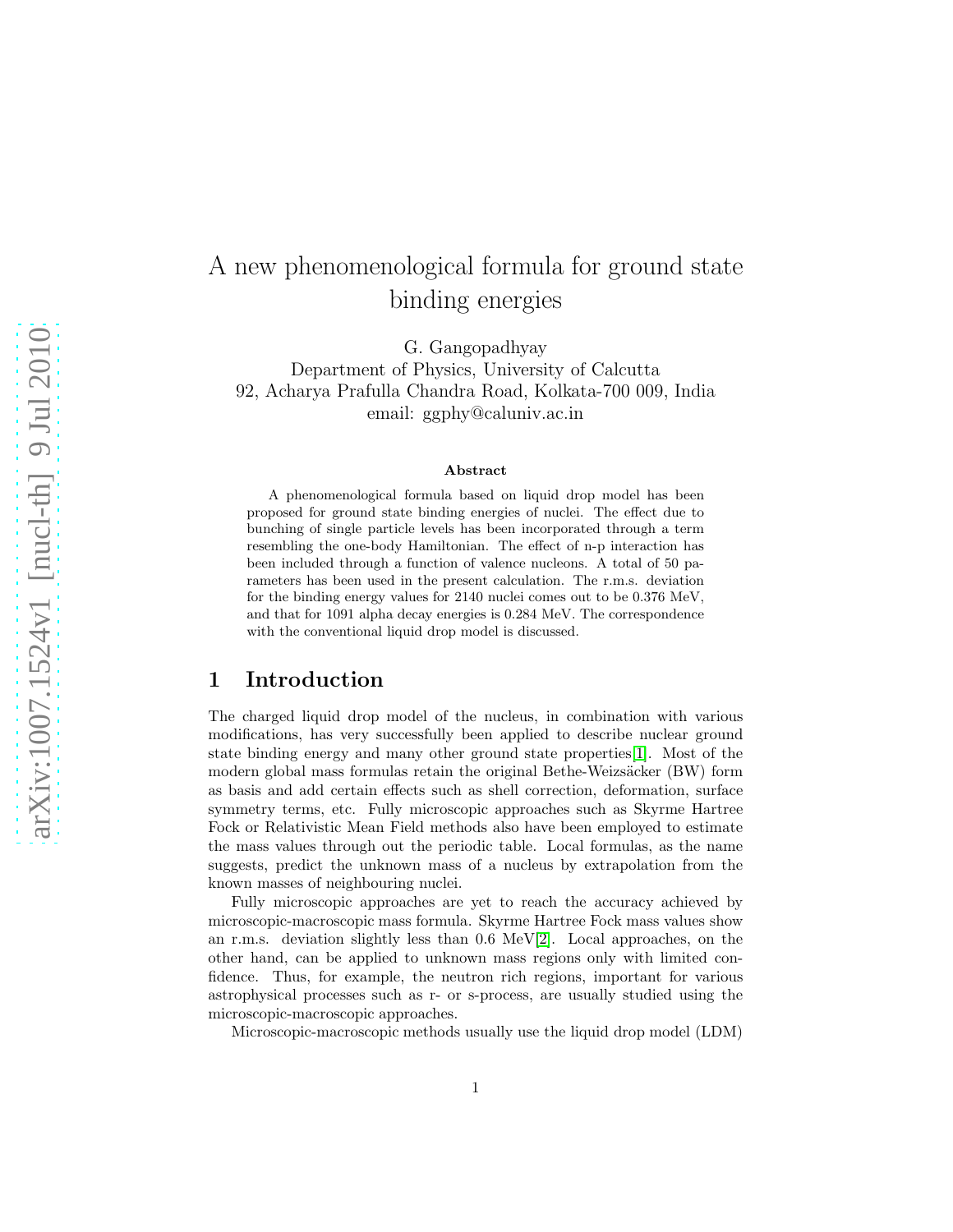as the macroscopic part of the prescription and introduce different corrections based on microscopic models. Myers and Swiatecki[\[3\]](#page-11-0) included the shell effects by considering the bunching of the single particle levels. Strutinsky correction[\[4\]](#page-11-1) takes care of the shell effects in a fully microscopic way. Finite Range Droplet Model (FRDM)[\[5\]](#page-11-2) is an approach which, besides including Strutinsky corrections, pairing and other effects, also modifies the basic liquid drop macroscopic part of the mass formula. Another very successful approach based on a micro-scopic picture by Duflo and Zuker[\[6\]](#page-11-3) yields an r.m.s. deviation of 0.373 MeV for 2135 nuclei.

Estimation of binding energy remains a very important task in nuclear physics. For example, one of the most important inputs in the study of astrophysical reactions is the nuclear ground state binding energy. In nuclei far from the stability valley, experimental mass measurements are very scarce and likely to remain so in near future. Thus, theoretical prediction of mass remains our only guide. In the present work we present a phenomenological formula for calculation of binding energy values.

## 2 Theory and results

### 2.1 The binding energy formula

The general approach to a successful nuclear mass formula has been to assume the liquid drop model and add shell corrections to it. The liquid drop model gives a smooth curve while the shell corrections represent the effect of the single particle states. In the present work, we have employed a approach which is close to the Myers and Swiatecki prescription[\[3\]](#page-11-0) with the shell correction being simulated using a number of parameters.

The original liquid drop model mass formula is known to give incorrect results because of the bunching of the single particle levels. To incorporate this effect, we have added a term which resembles the form of the one-body Hamiltonian. However, the single particle energies are not constants throughout the periodic table but vary with the neutron and proton numbers of the concerned nucleus. To simulate this effect, we have used a term of the form

$$
B_{bunc} = \sum_{i}^{1,2} \sum_{\alpha} \epsilon_{\alpha}^{i} \mathcal{N}^{i} n_{\alpha}^{i}
$$
 (1)

where  $i = 1, 2$  refer to the neutron or proton, respectively. The number of neutrons and protons in the nucleus are given by  $\mathcal{N}^1(= N)$  and  $\mathcal{N}^2(= Z)$ , respectively. We assume a shell model like filling of the orbits to obtain the  $n_{\alpha}^i$ values for different nuclei. Thus we have

$$
n^i_{\alpha} = \begin{cases} \begin{array}{ccc} \mathcal{N}^i_{\alpha+1} - \mathcal{N}^i_{\alpha} & \text{for} & \mathcal{N}^i > \mathcal{N}^i_{\alpha+1} \\ \mathcal{N}^i - \mathcal{N}^i_{\alpha} & \text{for} & \mathcal{N}^i_{\alpha} \leq \mathcal{N}^i \\ 0 & \text{for} & \mathcal{N}^i < \mathcal{N}^i_{\alpha} \end{array} \end{cases}
$$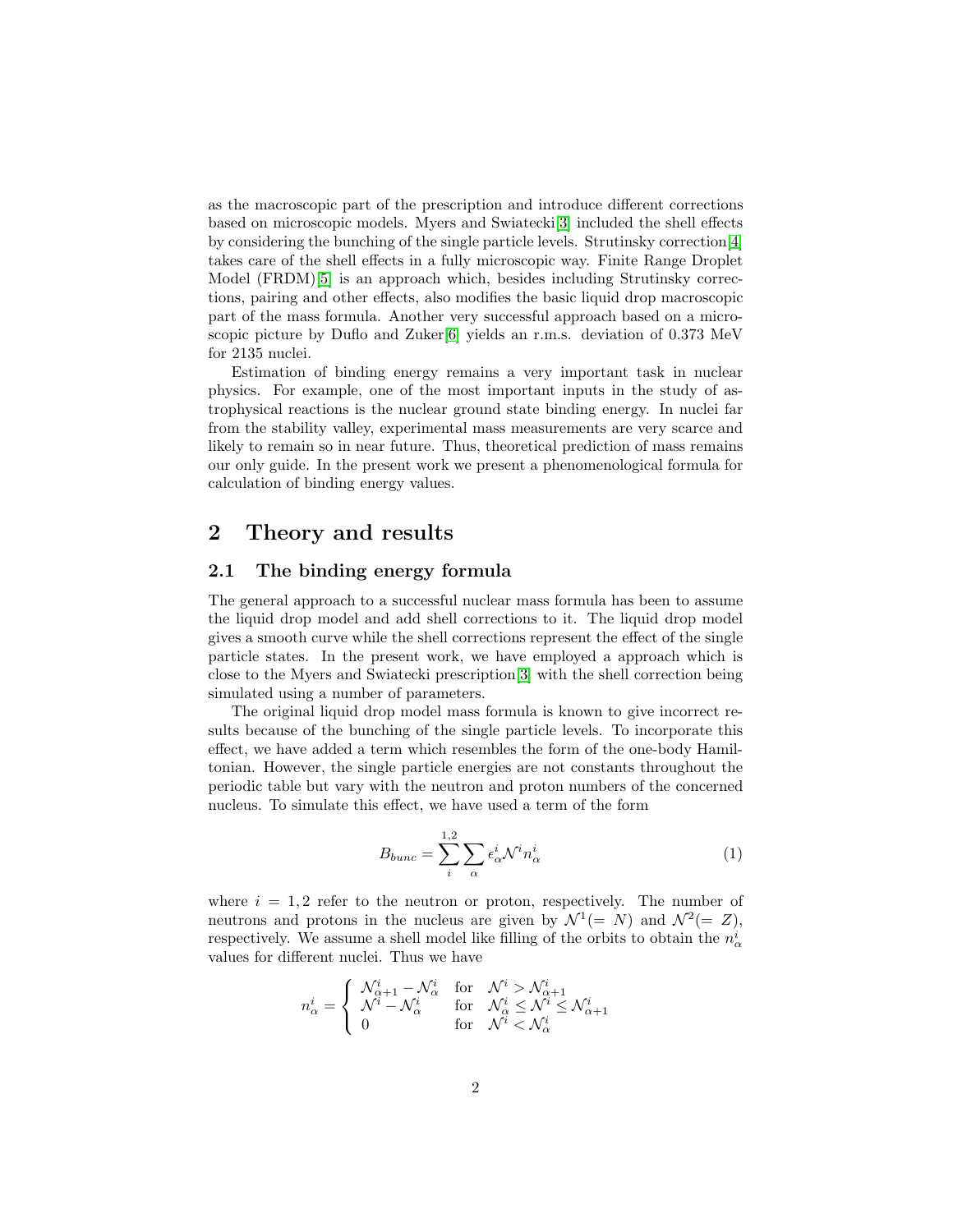|                                                           |                        | $\alpha$       | $\mathcal{N}^1_\alpha$ | $\epsilon_{\alpha}^1$ | $\mathcal{N}^2_\alpha$ | $\epsilon_{\alpha}^2$ |
|-----------------------------------------------------------|------------------------|----------------|------------------------|-----------------------|------------------------|-----------------------|
| $a_v$                                                     | 11.8906                | 1              | 8                      | $\overline{0.1284}$   | 8                      | 0.2027                |
| $a_{surf}$                                                | 7.3654                 | $\overline{2}$ | 14                     | $-0.0227$             | 14                     | 0.0284                |
| $k_v$                                                     | 1.6627                 | 3              | 20                     | 0.0651                | 20                     | 0.0889                |
| $k_s$                                                     | $-2.6383$              | 4              | 24                     | 0.0306                | 24                     | 0.0462                |
| W                                                         | 35.6813                | 5              | 28                     | 0.0394                | 28                     | 0.0307                |
| $k_W$                                                     | 8.3735                 | 6              | 32                     | 0.0221                | 40                     | 0.0191                |
| $a_s$                                                     | $3.1619\times10^{-8}$  | 7              | 40                     | 0.0102                | 44                     | 0.0256                |
| $r_0$                                                     | 1.0625                 | 8              | 44                     | 0.0248                | 50                     | 0.0120                |
| $a'_{c}$                                                  | $-6.8171\times10^{-3}$ | 9              | 50                     | 0.0089                | 64                     | 0.0106                |
| $a_n$                                                     | $-1.0645$              | 10             | 60                     | 0.0138                | 74                     | 0.0079                |
|                                                           | $-0.9508$              | 11             | 64                     | 0.0093                | 80                     | 0.0050                |
|                                                           | $3.3594\times10^{-2}$  | 12             | 76                     | 0.0118                | 82                     | $-0.0001$             |
| $\begin{matrix} a_p \\ a_{np}^2 \\ a_{np}^3 \end{matrix}$ | $-3.2543\times10^{-4}$ | 13             | 82                     | 0.0031                | 88                     | 0.0013                |
| $a_{\delta}$                                              | 4.7686                 | 14             | 88                     | 0.0079                | 96                     | $-0.0022$             |
| $a'_{\delta}$                                             | $-1.4162$              | 15             | 96                     | 0.0074                |                        |                       |
|                                                           |                        | 16             | 122                    | 0.0041                |                        |                       |
|                                                           |                        | 17             | 126                    | 0.0043                |                        |                       |
|                                                           |                        | 18             | 132                    | 0.0078                |                        |                       |
| $\epsilon^1$ = 0.0197 MeV for $Z < 34$ N > 46             |                        |                |                        |                       |                        |                       |

Table 1: Values of various parameters for the binding energy formula obtained in the present calculation. The parameters  $k_v, k_s, k_W$  are dimensionless while  $r_0$  is given in  $fm$ . The rest of the parameters are in MeV.

 $\epsilon_8^1 = 0.0197 \text{ MeV} \text{ for } Z \leq 34; N \geq 46$ 

 $\epsilon_2^2 = 0.0534$  MeV and  $\epsilon_3^2 = 0.0312$  for  $Z \le 22; N \ge 29$ 

The different  $\mathcal{N}^i_\alpha$  values are estimated in the following way. While fitting the different parameters in the formula for binding energy, we have checked the errors at different neutron and proton numbers *i.e.* for different nuclei. Whenever, the errors tend to be large at a particular N or Z value, we assume that the single particle structure has changed at that particular number and new energy level has been occupied. Thus we have assumed  $\epsilon_{\alpha}$  values at different neutron or proton numbers  $(\mathcal{N}_{\alpha}^i)$  as given in the last five columns of table 1. This particular form remains an ad hoc assumption in our work; yet we find that it can successfully explain the binding energy values.

Some of the  $\mathcal{N}_{\alpha}^{i}$  values are easy to understand. The conventional magic numbers and semi-magic numbers do occur in the scheme naturally. On the other hand, some other values may be associated with subshell closures. For example,  $\mathcal{N}_{\alpha} = 14, 32, 64$  and 76 (some in the case of neutrons only) agree with the  $1d_{5/2}$ ,  $1p_{3/2}$ ,  $2d_{5/2}$  and  $1h_{11/2}$  subshell closures. Similarly,  $N = 88$ may be associated with a deformed shell closure. Weaker deformed shell closure observed at  $N = 98$  and  $Z = 100$  are also very close to the value  $N_{\alpha} = 96$  that we have obtained. The readers are referred to Refs.[\[7,](#page-11-4) [8,](#page-11-5) [9\]](#page-11-6) for more details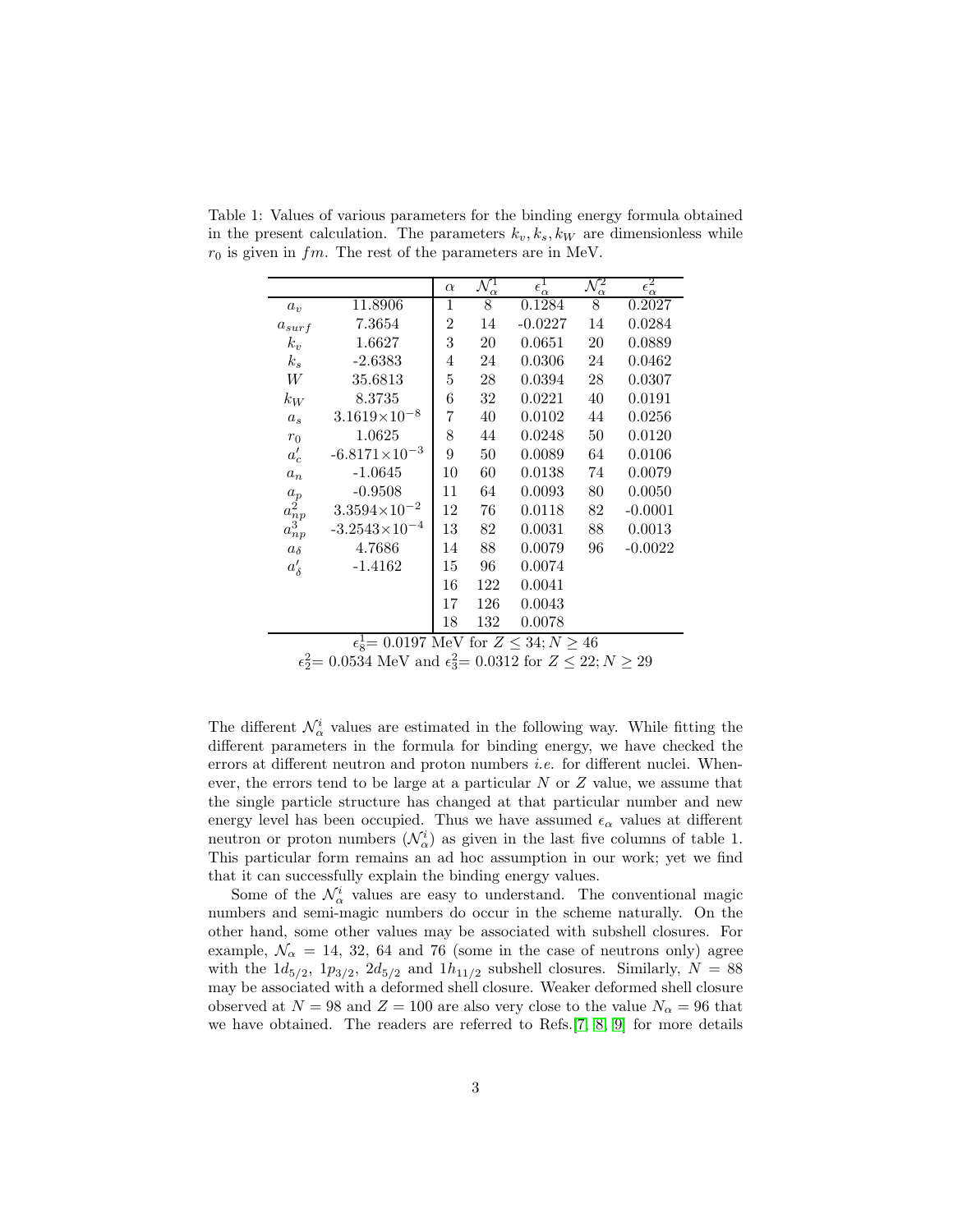on shell closures and deformed magic numbers. We should also mention that Schwierz *et al.*[\[10\]](#page-11-7) in a study on Woods Saxon potential have found indications of smaller gaps at  $N, Z = 14$  and 32 in the light mass region. Sorlin *et al.*[\[11\]](#page-11-8) have pointed out the evidence for subshell closures at 14, 32 and 64.

We have also introduced modifications in a few  $\epsilon$  values and the  $\mathcal{N}^i_\alpha$  values at which they occur for a number of nuclei. This is done by again looking at the deviations and checking whether there is any systematic pattern. In nuclei with  $Z \leq 22$  and  $N \geq 29$ , we find that a better result is obtained if we change the  $\epsilon_2^2$  and  $\epsilon_3^2$  values, *i.e.* for proton numbers corresponding to 14 and 20, respectively. Similarly, in nuclei with  $Z \leq 35$  and  $N \geq 46$ , we find that a better result is obtained if we change the value of the parameter  $\epsilon_8^1$  (corresponding to neutron number 44) and assume that the next change in single particle level does not correspond to  $N = 50$ . Interestingly, this may correspond to the possible disappearance of the magic gap at  $N = 50$  in nuclei with  $Z \leq 35$ . A similar situation appears in nuclei with  $Z \leq 42$  where the bunching at  $N = 60$  seems to disappear. The fact that all the above changes occur in neutron rich nuclei is a signature of rearrangement of single particle levels expected in such regions.

The Binding energy formula used in the present work is given by

$$
B.E.(N, Z) = B_{LDM} + B_{bunc} + B_{np} + B_{el}
$$
 (2)

$$
B_{LDM} = a_v (1 - k_v I^2) A - a_{surf} (1 - k_s I^2) A^{2/3} - B_{sym} - B_{Coul}
$$

$$
-B_{pair} \qquad \qquad (3)
$$

$$
B_{sym} = W|I|(1 - k_{W}|I|) + a_{s}(N - Z)^{5}
$$
\n(4)

$$
B_{Coul} = \frac{3}{5} \frac{Z(Z-1)e^2}{r_0 A^{1/3}} + a_c' (\frac{Z^2}{A})^{5/2}
$$
 (5)

$$
B_{pair} = a_{\delta} \left(\frac{\delta_n}{N^{1/3}} + \frac{\delta_p}{Z^{1/3}}\right) + a_{\delta}' \frac{\delta_n \delta_p}{A^{1/3}} \tag{6}
$$

$$
B_{np} = a_n N_p + a_p N_n + a_{np}^2 (N_p + N_n)^2 + a_{np}^3 (N_p + N_n)^3
$$
 (7)

Here,  $\delta_{n(p)}$  is 0 or 1, according as  $N(Z)$  is even or odd. We write  $I =$  $(N - Z)/A$ . The expression for  $B_{bunc}$  is already given in eqn (1). In  $B_{np}$ ,  $N_p$ and  $N_n$  refers to the number of valence protons and neutrons. The electronic binding energy is estimated by the empirical relation

$$
B_{el}(\text{MeV}) = 1.44381 \times 10^{-5} Z^{2.39} + 1.55468 \times 10^{-12} Z^{5.35}
$$
 (8)

The liquid drop part  $B_{LDM}$  contains a number of correction terms along with the original BW prescription. As  $B_{bunc}$  contain a large number of  $\epsilon^i_{\alpha}$ 's, we have a large number of parameters, *viz.* fifty in number. If we also consider that the nucleon numbers for the bunching of the levels as parameters, the number of increases substantially. One obvious problem in our approach is that the nucleon numbers used in the bunching part of the formula do not come naturally but have to be introduced from experimental mass values. Only microscopic calculations can possibly supplement experimental inputs in this regard.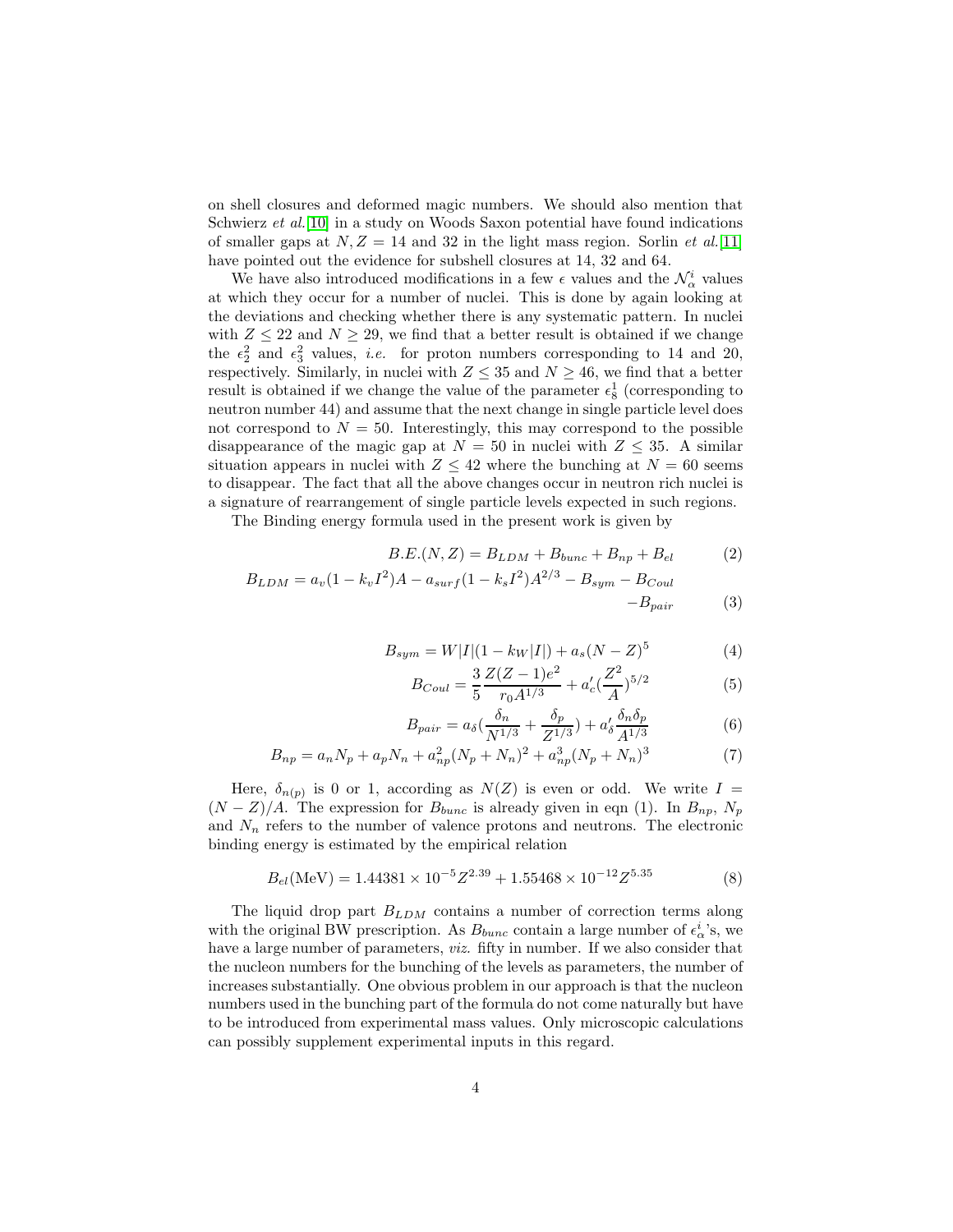The bunching term already includes a significant part of the total energy. Thus we expect a major modification of the liquid drop model coefficients as well as the functional form of some of the smaller correction terms. We have included some different functional forms for the latter terms as described below.

The volume and the surface terms as well the contribution of symmetry energy to them are retained in the LDM part of the formula. However, the parameters are expected to be substantially modified in the present approach. Another major modification that we find is in the symmetry energy term  $B_{sym}$ . The term proportional to  $|I|$  is the Wigner term that was introduced from the symmetry argument. We have introduced two additional terms in the symmetry as is clear from the expression. FRDM suggests that the charge asymmetry contribution should be large in heavier nuclei and uses a term proportional to  $(N - Z)$ . We find that a term  $(N - Z)^5$  fits the data better in our case.

The Coulomb energy is represented as a sum of two terms. The first one is the usual Coulomb term for a charged liquid drop. For the second term, we have used a functional of  $Z^2/A$ . The usual Coulomb contributions include an exchange term of the form  $Z^{4/3}/A^{1/3}$ , proton form factor correction of the form  $Z^2/A$ . The FRDM also has contributions from volume and surface rearrangement terms which depend on Z. Lunney *et al.*[\[1\]](#page-10-0) have also used a term proportional to  $Z^4/A^2$  in the macroscopic part of the energy functional related to surface stiffness. We have included a term of the form  $(Z^2/A)^{5/2}$  as a single term representing the Coulomb corrections. We should mention that a nearly comparable fit can be achieved using a form  $(Z^2/A)^2$  also.

Another addition is the  $B_{np}$  term which is a part of the microscopic energy. It has been demonstrated[\[12,](#page-11-9) [13\]](#page-11-10) that the number of valence neutrons and protons show a decidedly strong correlation with n-p interaction and thus with deformation. We have taken a form of the type shown in eqn (7). The number of valence particles or holes has been calculated from the nearest major shell, i.e. 8, 20, 28, 50 82, 126 and 184. We have also tried to fit the data using 172 as the last major shell. We find that the fit is slightly worse in this case. However, in keeping with the expectation that the shell closures are less pronounced in the SHE region, the binding energy data is not really sufficient to conclude whether the next major closure is at  $N = 184$  or 172. On the other hand, as explained later, we have also calculated the Q-value in  $\alpha$ -decay where the former value gives decidedly better results and we have used it in our calculation. The dependence of nuclear mass on valence nucleons has already been studied by Mendoja-Temis *et al.*[\[14\]](#page-11-11) in a different form.

The pairing energy has been shifted so that the value for  $B_{pair}$  is zero in even-even nuclei. We have also assumed a  $A^{-1/3}$  dependence for the n-p pairing term.

#### 2.2 Parameters

The justification of using such a large number of parameters can only be through a good and simple prediction. One advantage of using this formula is that one may use it directly without microscopic correction as the bunching due to shell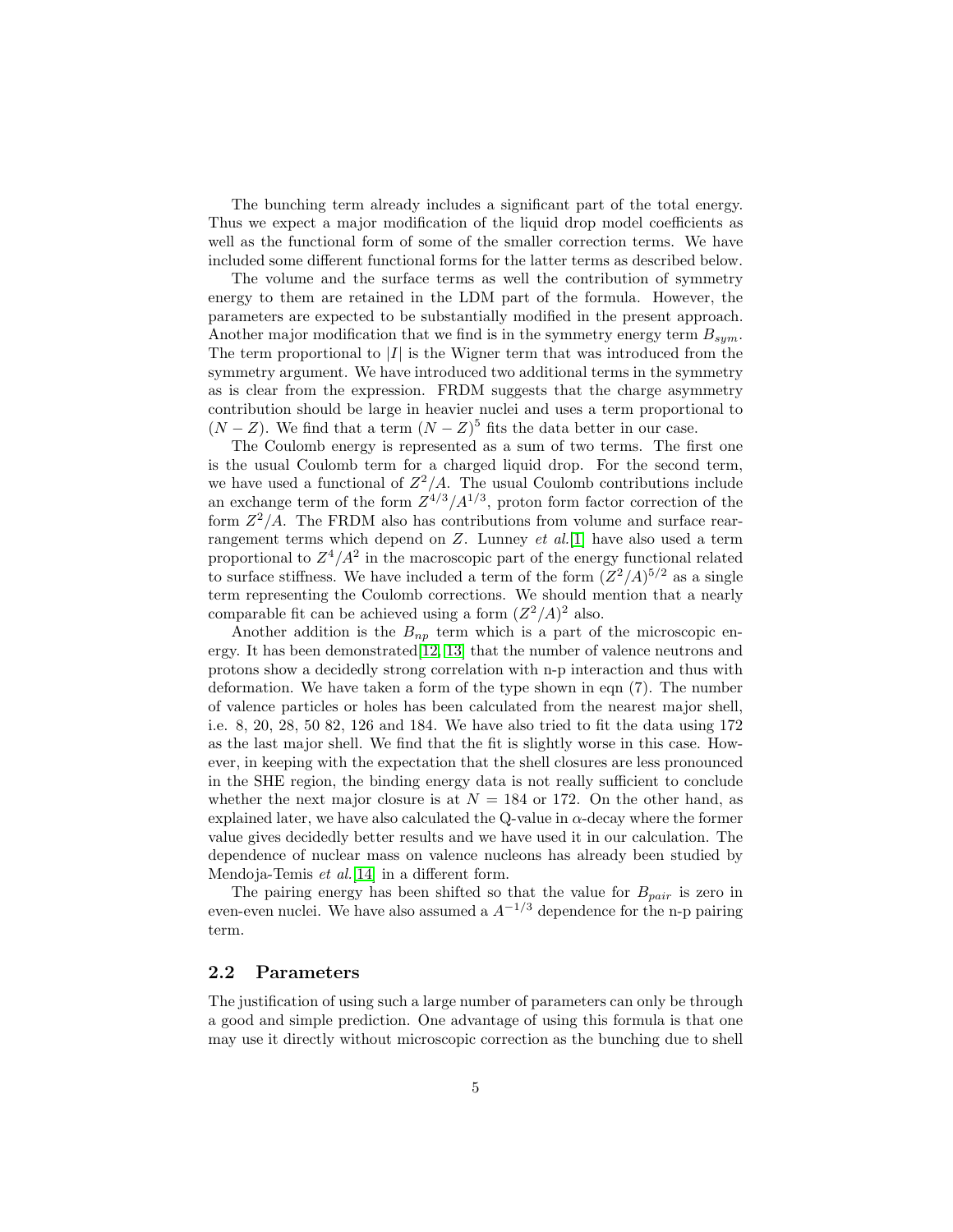

Figure 1: Deviations of binding energy for 2140 nuclei with  $N, Z \geq 8$  from the predictions of the present formula.

effects are included in the  $B_{bunc}$  term. We have fitted the experimental masses in two steps as explained below.

In the first step we have included all the experimental mass values in nuclei with  $N, Z \geq 8$  from the mass table by Audi *et al.*[\[15\]](#page-11-12). A total of 2140 nuclei have been used in the fitting procedure yielding an r.m.s. deviation of 0.378 MeV. More importantly, there are only 39 nuclei which show deviation larger than 1 MeV and none more than 2 MeV. In nuclei with mass more than 100, only 4 nuclei show a deviation larger than 1 MeV and none more than 1.5 MeV. We would like to note that if the modifications in the three  $\epsilon_i$  values, as explained in the previous subsection, are not introduced for neutron rich nuclei, the r.m.s. deviation becomes 0.400 MeV. In this case we also assume that for the nuclei with  $N < 22$  and 34, the bunching at  $N = 28$  and 44, respectively, disappears.

It should be interesting to compare the results for some measurements performed later than 2003 and not included in the mass table[\[15\]](#page-11-12) mentioned above. The masses of a number of nuclei have been measured either for the first time or with increased precision in the last few years. We have looked for measurements which are completely new or which substantially differ from previous values at least in some of the nuclei studied. All the measurements from such references have been included for completeness. Refs. [\[16\]](#page-11-13)<sup>-</sup>[\[31\]](#page-12-0) have been selected for inclusion. These measurements have been divided in two groups. The first group contains those nuclei for which experimental values were available in Audi *et al.*[\[15\]](#page-11-12) but later measurements have modified them. There are 134 nuclei in this group. In the second group, there are 43 nuclei whose experimental binding energy values have been measured later and were not tabulated in Audi *et al.*[\[15\]](#page-11-12). For both the groups taken together, the r.m.s. error is 0.438 MeV. For the second group alone, the r.m.s. deviation is 0.517 MeV.

In the second step, we have replaced the binding energy values of the nuclei belonging to the first group with the improved binding energy measurements obtained later wherever available. A fitting procedure for 2140 nuclei now show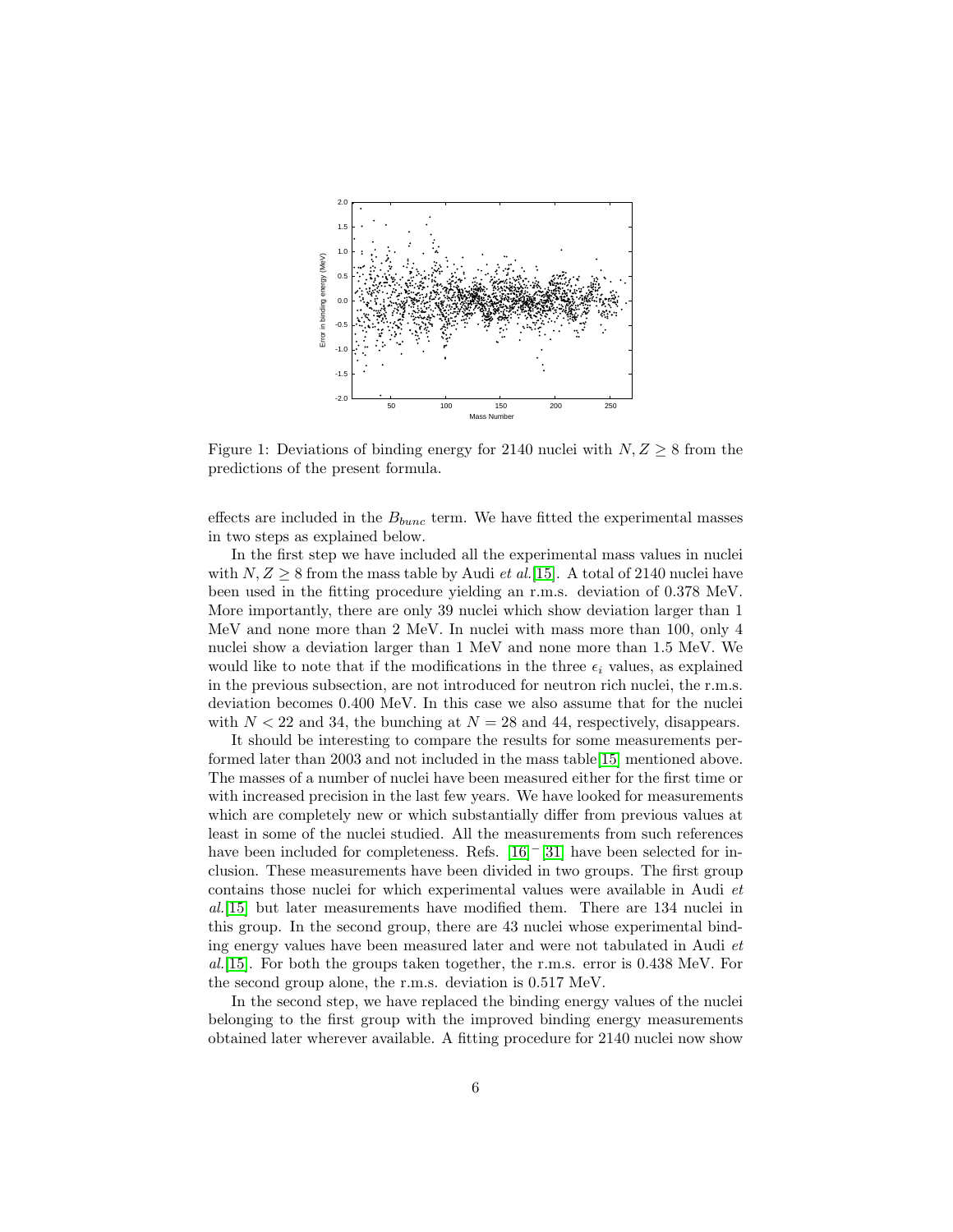

Figure 2: Deviations of binding energy for 43 nuclei whose binding energy values have recently measured from the predictions of the present formula.

|                                 | No. of nuclei | No. of     | r.m.s.    |
|---------------------------------|---------------|------------|-----------|
|                                 |               | parameters | deviation |
|                                 |               |            | (MeV)     |
| Myers-Swiatecki <sup>[35]</sup> | 1312          | 50         | 0.663     |
| Skyrme-HFB[2]                   | 2149          | 24         | 0.581     |
| $Duflo-Zuker[6]$                | 2135          | 28         | 0.373     |
| FRDM[5]                         | 2135          | 33         | 0.676     |
| Present                         | 2140          | 50         | 0.376     |

Table 2: Deviation in some global mass formulas

an r.m.s. deviation of 0.376 MeV. The quality of fit is as good as obtained in the first step. The new parameters are very close to the fitted values in the first case. The new fitted parameters also describe the values in the second group slightly better, the r.m.s. deviation being 0.494 MeV. Fig. 1 shows the deviation from the prediction of the (2) formula for the 2140 nuclei while Fig. 2 is the corresponding figure for the 43 new measurements. The parameters are given in table 1.

In table 2 we compare our results with some other global calculations. It is clear that our calculation uses more free parameters. Besides, a number of parameters in the other approaches are predetermined from considerations other than mass measurements. However, as already noted, the advantage of the present formula is that it is an analytic expression, and not dependent on input from any other calculation.

To check the agreement of our results with other predictions, we have chosen two isotope chains,  $Z = 50$  and  $Z = 110$ . The former has been chosen because experimental binding energy values for a long chain of isotopes, from  $N = 50$  to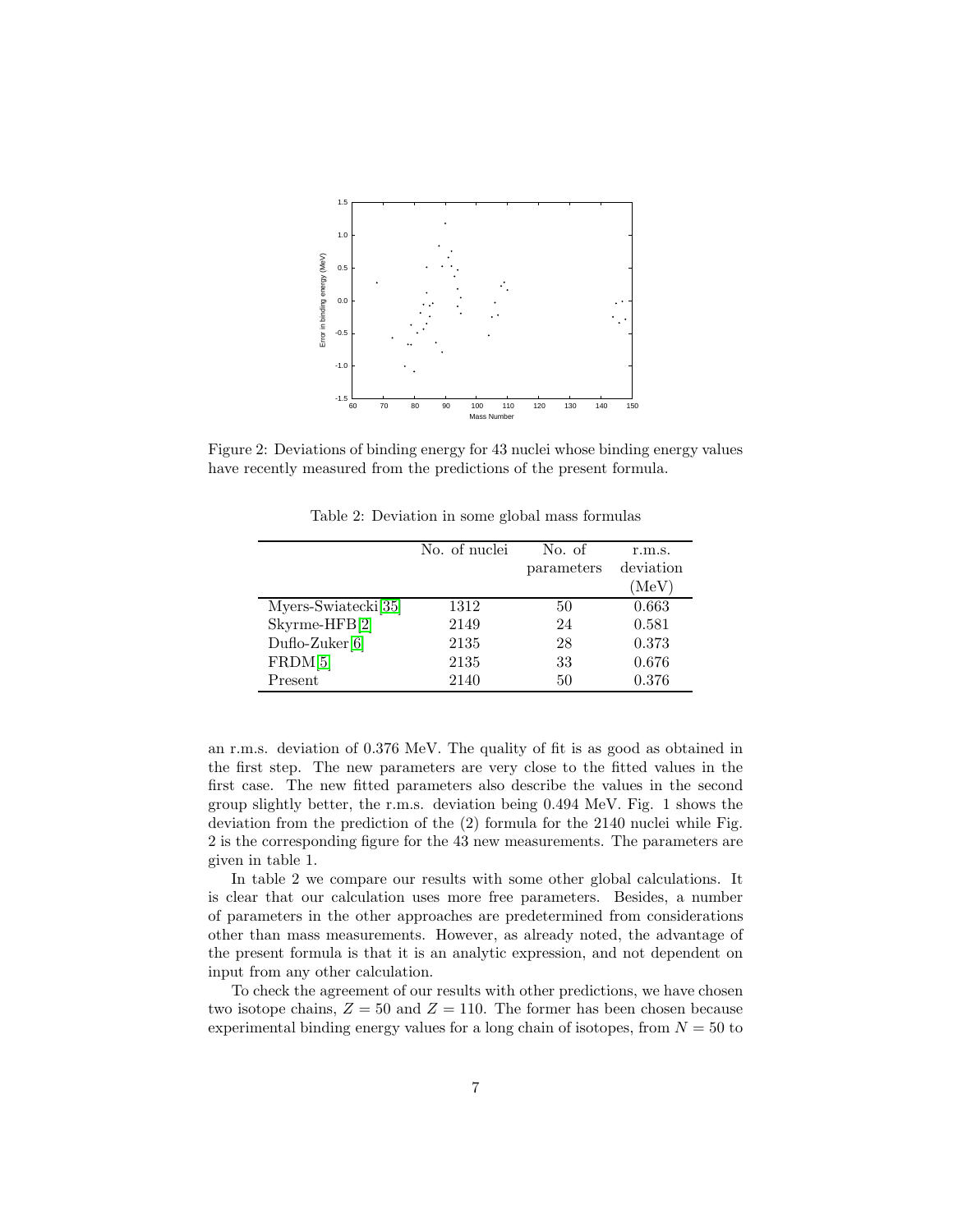

Figure 3: Differences of the present calculation from experimental values and other prescriptions for  $Z = 50$  and  $Z = 110$  nuclei. See text for details.

 $N = 84$ , are available. The other has been chosen to compare the predictions in a region where no experimental data is available. The percentage deviation values for binding energy are plotted in Fig. 3. The legends AW correspond to the experimental or estimated values from the mass table[\[15\]](#page-11-12). The legends HFB, FRDM and DZ refer to the calculations according to the Skyrme Hartree Fock Bogoliubov calculation[\[2\]](#page-10-1), FRDM calculation[\[5\]](#page-11-2) and Duflo Zuker ten parameter formula[\[6\]](#page-11-3).

The figure indicates that the present formula agree well for the Z=50 isotope chain. However, the right panel show that there is a systematic deviation between the present result and the predictions of HFB, FRDM or Duflo-Zuker calculations for  $Z = 110$  isotopes. The present model systematically predicts less binding energy for all the nuclei in the chain. More importantly, beyond  $N = 172$ , the deviations with all the three theoretical calculations start to rise. When experimental mass values for these nuclei become available, it will be clear whether the present prescription needs to be modified. It needs to be remembered that the largest values that have been used in the fitting procedure are  $N = 159$  and  $Z = 108$ , as available in Audi *et al.*[\[15\]](#page-11-12).

As a further check on the present prescription, we have calculated the alpha decay energies in 1091 decays obtained from Audi *et al.*[\[15\]](#page-11-12) augmented by the latest results available in the National Nuclear Data Center website[\[32\]](#page-12-2). The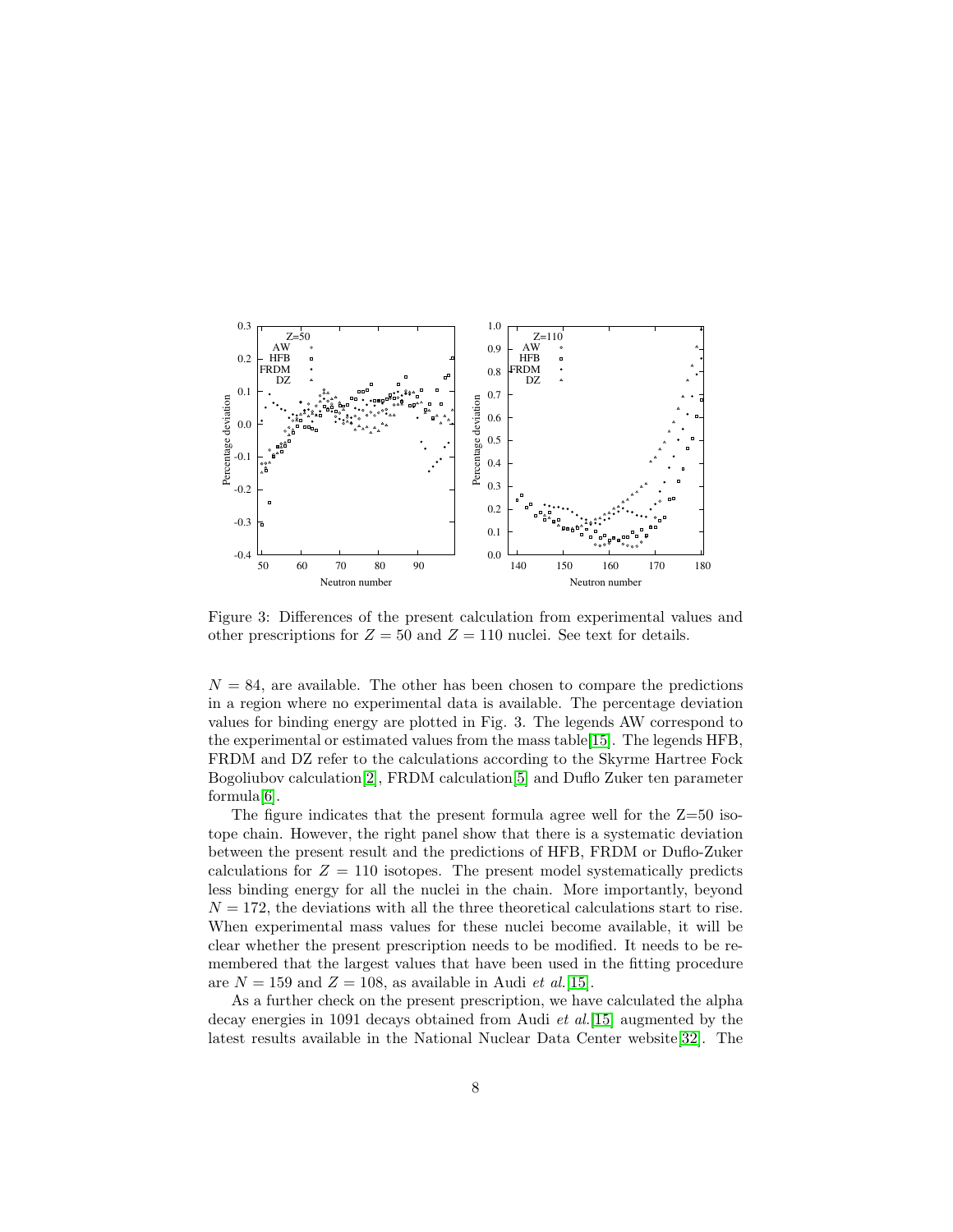

Figure 4: Error in alpha decay energy for 1091 alpha decays

r.m.s. deviation for all these decay energies is 0.284 MeV, a value consistent with the accuracy in the prediction of binding energy in the present work. The deviations in alpha decay energies are plotted in Fig. 4.

It is possible that beyond the highest nucleon numbers with known experimental binding energy values, i.e.  $N = 159$  and  $Z = 108$ , there are other nucleon numbers where we may have to introduce additional bunching. We have looked at the alpha decay energies for nuclei with larger N or Z values and have tried to fit with different  $\epsilon$  parameters at different N or Z numbers. A least square fitting did not yield a substantial improvement in the alpha decay energies. However, as the number of observed decays in this region is not large, it is not possible to conclude positively about possible change in bunching beyond the above  $N$  or  $Z$  values. We have already noted that alpha decay Q-values indicate that  $N = 184$  is a better closed core than 172.

#### 2.3 Correspondence with the liquid drop model

We see that the usual liquid drop model parameters are modified to a large extent in the present calculation. It is difficult to compare the standard values of parameters with the specific form in (1). Parts of all the conventional liquid drop model terms, such as the volume, surface, symmetry and Coulomb energies, are included in the bunching part of the formula. Thus the values of the different parameters in the present work differ substantially from the values obtained from their counterparts in conventional calculations. Even a parameter like  $r_0$ , which seems to take a value in conformity with other results, is actually very much dependent on the form of the functional chosen for the second term in  $B_{Coul}$ .

It is possible to visualize our results in the following way. In  $N = Z$  nuclei, there is no contribution from symmetry energy. We would like to interpret the difference in contribution from the proton and the neutrons to  $B_{bunc}$  in such nuclei as essentially a part of the Coulomb energy in the conventional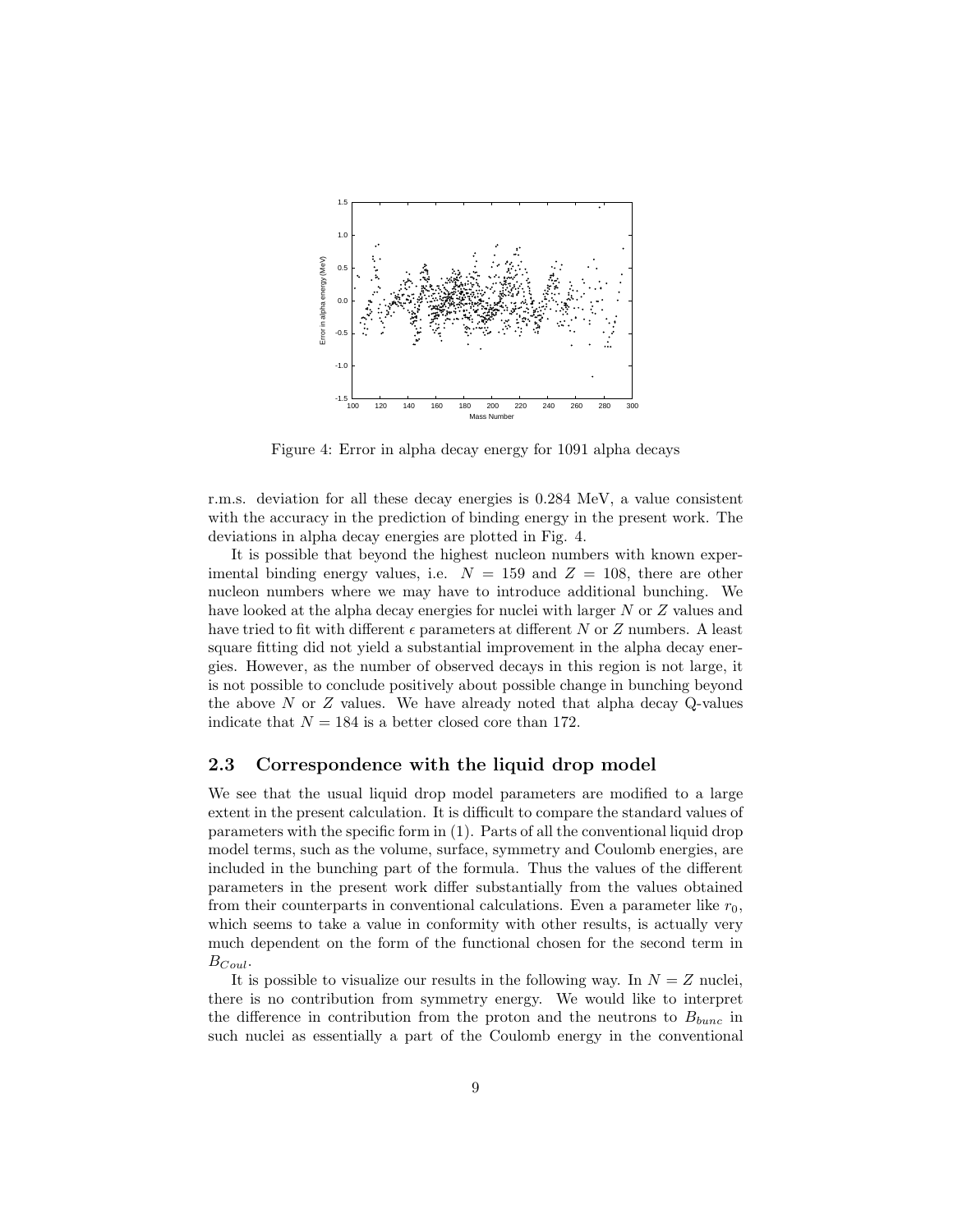LDM. Thus we have written the Coulomb energy in  $N = Z$  nuclei, neglecting the difference between the neutron and proton energies in  $B_{np}$ , as  $E_{Coul}$  $B_{Coul} + B_{bunc}^p - B_{bunc}^n$ . This quantity we have calculated for  $N = Z$  nuclei up to 108 from the proposed binding energy formula using the parameters deduced above and have plotted it with a simple conventional form consisting of a direct term and a diffuseness correction, *i.e.*

$$
\frac{3}{5} \frac{e^2 Z^2}{r_0 A^{1/3}} + f_p \frac{Z^2}{A}
$$
 (9)

Royer and Rousseau[\[33\]](#page-12-3) pointed out that the Coulomb exchange term is unnecessary if the diffuseness correction is included. Fitting  $E_{Coul}$  with the above expression, we obtain  $r_0$ =1.2114 fm and  $f_p$  = 1.0395 MeV which are within the range of usual values [\[34\]](#page-12-4). The Coulomb energy  $E_{Coul}$  is better described using a functional of the form

$$
\frac{3}{5} \frac{e^2 Z^2}{r_0 A^{1/3}} + f_p \frac{Z^2}{A} + a_{ch} \frac{Z^4}{A^2}
$$
 (10)

In even-even  $N = Z$  nuclei, it is possible to extract the volume and surface term coefficients from the mass formula. The sum of volume and surface terms is obtained by adding  $E_{Coul}$  to the total B.E. from eqn (2) taking the microscopic corrections into account and fitted with a functional of the form

$$
\alpha_v A - \alpha_s A^{2/3} \tag{11}
$$

The values of the coefficients  $\alpha_v$  and  $\alpha_s$  have been obtained in this way. We have considered only nuclei for which the microscopic correction terms from [\[5\]](#page-11-2) are available.

With the equivalent volume, surface and Coulomb energies given by the prescriptions (10) and (11), it is possible to estimate the symmetry energy contained in the values obtained from eqn (2). We have calculated the symmetry energy for all the even even nuclei among the 2140 which we have fitted originally taking into account the microscopic corrections from Möller *et al.*[\[5\]](#page-11-2). There are various possible expressions for the symmetry energy in LDM and we have taken a functional of the form

$$
- a_v k_v I^2 A + a_s k_s I^2 A^{2/3} - W|I| + c_s (N - Z) \tag{12}
$$

the last term being used in the FRDM. The different parameters have been estimated by least square fitting.

The interpretation of pairing energy terms for odd-Z or odd-N terms are straightforward. The coefficient of the  $1/\sqrt{N(Z)}$  term is 4.77 MeV, a value very close to the accepted value of 4.8 MeV. The n-p pairing term is usually taken in a different form from the present work and cannot be directly compared. Its effect is of course small.

Following the procedure described above, we get the following expression for binding energy in terms of the deduced parameters:

$$
B(\text{MeV}) = 15.2893(1 - 1.8735I^2)A - 16.4662(1 - 2.4595I^2)A^{2/3}
$$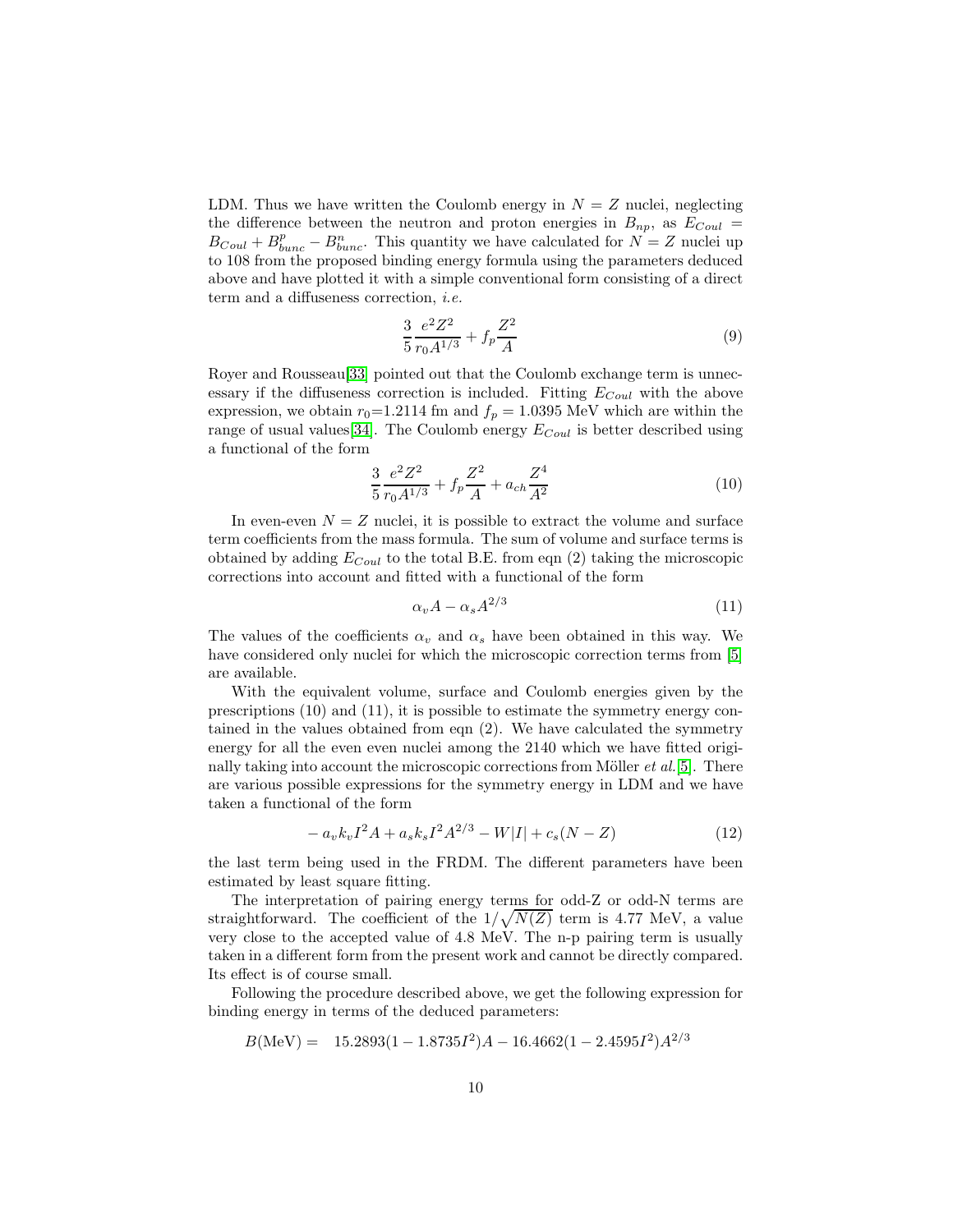$$
-\frac{3}{5} \frac{e^2 Z^2}{1.3662 A^{1/3}} + 0.3639 \frac{Z^2}{A} - 0.0421 \frac{Z^4}{A^2}
$$
  
-28.0438|I| - 0.4857(N - Z) - B<sub>pair</sub> - E<sub>shell</sub> (13)

where  $E_{shell}$  values are the microscopic corrections from Möller *et al.*[\[5\]](#page-11-2). It is seen that the coefficients in the above formula are within the accepted ranges for their counterparts in the liquid drop model. We note that the parameters in the above expression have been obtained fitting, not the experimental values, but the values predicted by eqn (2). Using the above formula, we find that the r.m.s. deviation from experimental values is obtained as 0.969 MeV for the nuclei in Audi *et al.*[\[15\]](#page-11-12) Thus, we may conclude that the present prescription is equivalent to a conventional LDM formula which takes shell corrections into account.

### 3 Summary

A new phenomenological formula has been proposed for ground state binding energies of nuclei. Two additional components have been included in the proposed formula in addition to the conventional liquid drop model. The contribution of the bunching of single particle levels has been included through a term resembling the one-body Hamiltonian. No additional shell correction from any external calculation has been considered. The effect of n-p interaction and deformation has been included through a function of the number of valence nucleons. A total of 50 parameters has been used in the present calculation. The r.m.s. deviation in the ground state binding energy for 2140 nuclei comes out to be 0.376 MeV. As an additional check on the formula, decay energies for 1091 alpha decaying nuclei has been calculated which yields an r.m.s. deviation of 0.284 MeV. As the bunching term incorporates a large part of the conventional liquid drop model terms, the parameters in the present work differ substantially form their standard values. The present formula may be reduced to the form of a conventional liquid drop model with parameters close to standard values.

### Acknowledgment

This work is carried out with financial assistance of the UGC sponsored DRS Programme of the Department of Physics of the University of Calcutta. The author would like to thank T.K. Das for reading the manuscript and making helpful suggestions.

### <span id="page-10-0"></span>References

- [1] See D. Lunney, J.M. Pearson and C. Thibault 2003 *Rev. Mod. Phys.* 75 (2003) 1021 for a comprehensive review of the various theoretical approaches.
- <span id="page-10-1"></span>[2] S. Goriely, J. Chamel and J.M. Pearson, *Phys. Rev. Lett.* 102 (2009) 152503.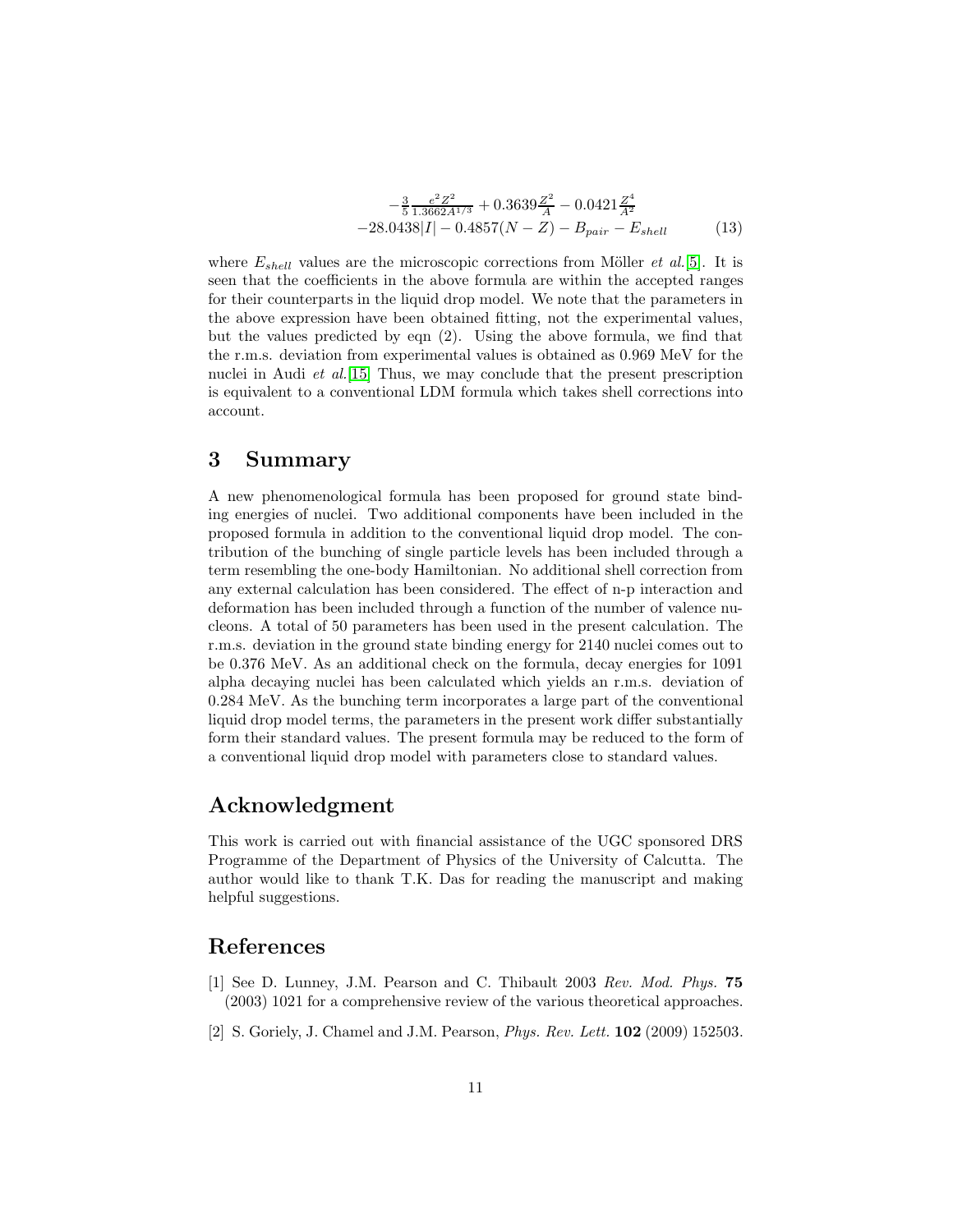- <span id="page-11-1"></span><span id="page-11-0"></span>[3] W.D. Myers and W.J. Swiatecki, *Nucl. Phys.* 81 (1966) 1.
- <span id="page-11-2"></span>[4] V.M. Strutinsky *Nucl. Phys.* A95 (1967) 420.
- [5] See P. M¨oller, J.R. Nix, W.D. Myers and W.J. Swiatecki, *At. Data. Nucl. Data. Tables* 59 (1995) 185 for details.
- <span id="page-11-4"></span><span id="page-11-3"></span>[6] J. Duflo and A.P. Zuker, *Phys. Rev.* C52 (1995) R23; *Phys. Rev.* C59 (1999) R2347.
- <span id="page-11-5"></span>[7] A. Bohr and B. Mottelson, *Nuclear Structure, Vol I, Single-Particle Motion*, W. A. Benjamin (1969).
- [8] A. Bohr and B. Mottelson, *Nuclear Structure, Vol II, Nuclear Deformations*, W. A. Benjamin (1975).
- <span id="page-11-7"></span><span id="page-11-6"></span>[9] J. Maruhn and W. Greiner. *Z. Phys.* 251 (1972) 431.
- <span id="page-11-8"></span>[10] N. Schwierz, I Widenhöver and A. Volys, [arXiv:0709.3525](http://arxiv.org/abs/0709.3525) (2007).
- <span id="page-11-9"></span>[11] O. Sorlin and M.-G. Porquet, *Prog. in Part. Nucl. Phys.* 61 (2008) 602.
- [12] R.F. Casten, *Phys. Rev. Lett.* 54 (1985) 1991; R.F. Casten and N.V. Zamfir, *Phys. Rev. Lett.* 70 (1993) 402.
- <span id="page-11-10"></span>[13] M. Bhattacharya and G. Gangopadhyay, *Phys. Lett.* B672 (2009) 182; G. Gangopadhyay, *J. Phys. G: Nucl. Part. Phys.* 37 (2010) 015108.
- <span id="page-11-12"></span><span id="page-11-11"></span>[14] J. Mendoja-Temis *et al.*, *Nucl. Phys.* A799 (2008) 84.
- <span id="page-11-13"></span>[15] G. Audi, A.H. Wapstra, and C. Thibault, *Nucl. Phys.* A729 (2003) 337.
- [16] G. Sikler *et al.*, *Nucl. Phys.* A763 (2005) 45.
- [17] U. Hager *et al.*, *Phys. Rev. Lett.* 96 (2006) 042504.
- [18] A. Kankainen *et al.*, *Eur. Phys. J.* A29 (2006) 271.
- [19] S. Rahaman *et al.*, *Eur. Phys. J.* A32 (2007) 87.
- [20] S. Rahaman *et al.*, *Eur. Phys. J.* A34 (2007) 5.
- [21] U. Hager *et al.*, *Nucl. Phys.* A793 (2007) 20.
- [22] P. Schury *et al.*, *Phys. Rev.* C 75 (2007) 055801.
- [23] U. Hager *et al.*, *Phys. Rev.* C 75 (2007) 064302.
- [24] P. Delahaye *et al.*, *Phys. Rev.* C 74 (2006) 034331.
- [25] M.B. Tsang *et al.*, *Phys. Rev.* C 76 (2007) 041302(R).
- [26] M. Dworschak *et al.*, *Phys. Rev. Lett.* 100 (2008) 072501.